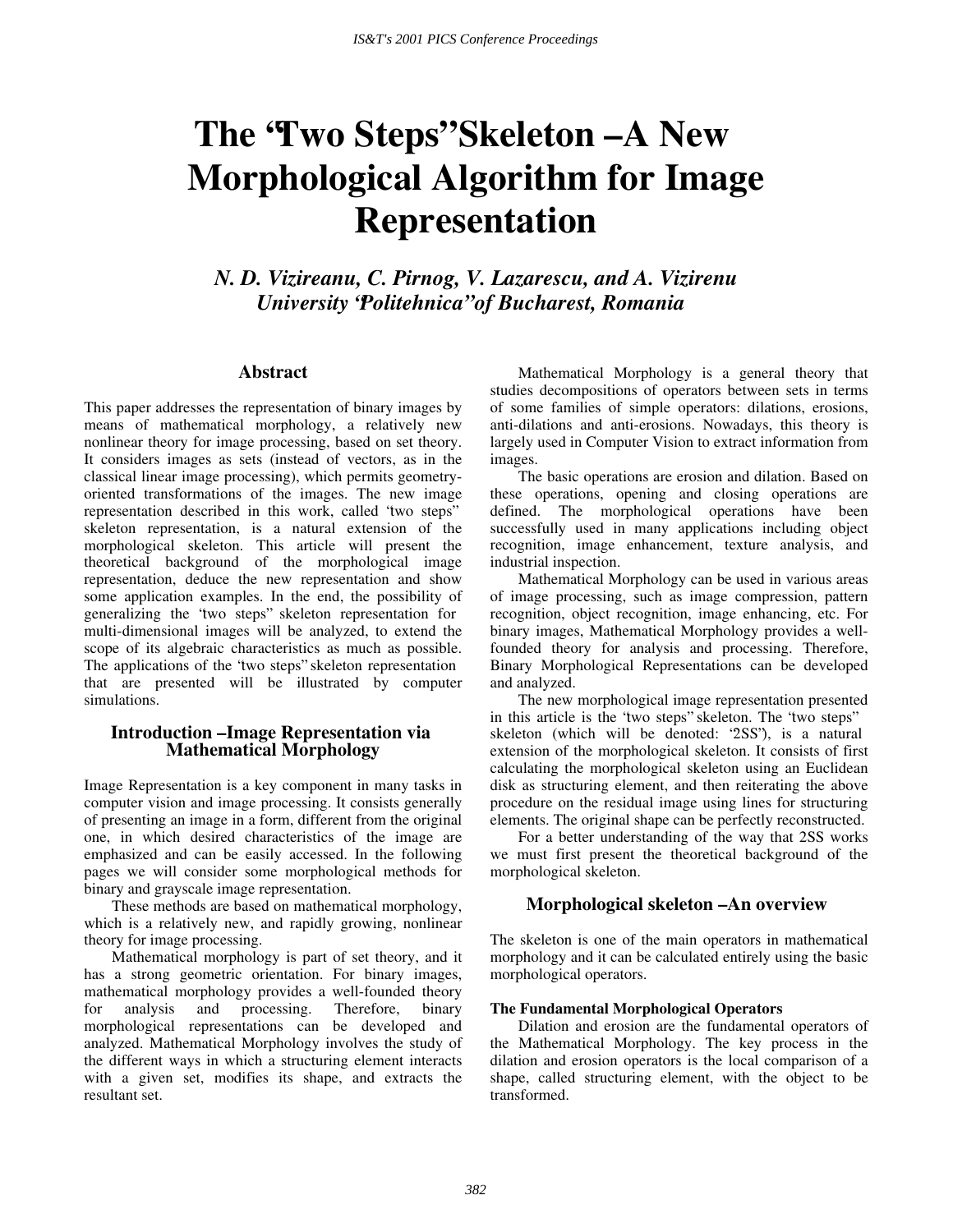The structuring element is a predefined shape, which is used for morphological processing of the images. The most common shapes used as structuring elements are horizontal and vertical lines, squares, digital discs, crosses, etc.

The fundamental morphological operators are based on the operation of translation. Let *B* be a set contained in the Euclidean space *E*, and let *x* be a point in *E*. The translation of the set *B* by the point x, denoted  $B<sub>x</sub>$ , is defined as follows:

$$
B_x \sqcup \{b + x \mid b \in B\} \tag{1}
$$

The dilation of the image *X* by the structuring element *B*, denoted  $X \oplus B$ , is defined by:

$$
X \oplus B \Box \bigcup_{x \in X} B_x \tag{2}
$$

For dilation: when the structuring element is positioned at a given point and it touches the object, then this point will appear in the result of the transformation, otherwise it will not.

The erosion of *X* by the structuring element *B*, denoted  $X \$   $B$ , is defined in the following way:

$$
X \, \mathcal{S} \, B = \bigcap_{b \in B} X_{-b} \tag{3}
$$

For erosion: when positioned at a given point, if the structuring element is included in the object, then this point will appear in the result of the transformation, otherwise not.

#### **Advanced Morphological Operators**

Based on the fundamental operators, two morphological operators are developed. These are the opening and closing operators. They are dual operators.

The opening operator, denoted " $\circ$ ", can be expressed as a composition of erosion followed by dilation, both by the same input structuring element:

$$
X \circ B \sqcup (X \ \$ B) \oplus B \tag{4}
$$

The closing operator, denoted " $\bullet$ ", can be expressed as composition of dilation followed by erosion by the same input structuring element:

$$
X \bullet B \sqcup (X \oplus B) \$ \ B \tag{5}
$$

#### **The Morphological Skeleton**

In 1978, Lantuejoul proved that the skeleton *S*(*X*) of a topologically open shape  $X$  in  $Z^2$  can be calculated by means of binary morphological operations, in the following way:

$$
S(X) = \bigcup_{n>0} S_n(X)
$$
  
= 
$$
\bigcup_{n>0} \left\{ X : nB - \bigcup_{\Delta n>0} \left[ (X : nB) \circ \Delta nB \right] \right\}
$$
 (6)

where  $nB$ ,  $\Delta nB$  and *B* are respectively, the discrete topologically open discs with radii *n*,  $\Delta n$  and 1. *S<sub>i</sub>*(*X*) represents the reunion of the centers of the structuring elements with radius *i*.

The following step was a generalization of the skeleton, by defining structuring elements other than open disks. The generalized skeleton can be computed using as structuring element any kind of geometrical figure.

In Figure 1 is shown a binary image its morphological skeleton. The skeleton is obtained using a rhomb as structuring element.

The compression rate for this example is about 4%. This means that, for the skeleton, we need 25 times less information in order to reconstruct the original image.



*Figure 1. The original image (a) and its skeleton (b)* 

However, the reconstruction process needs additional information about the size of the structuring element for each point of the skeleton. This will reduce the compression rate to about 5.6%. By adding the information about the structuring element to the skeleton, the resulting image can be considered as a grayscale image. In this case, the resulting image is shown in Figure 2.



*Figure 2. The skeleton completed with structuring element information* 

In this case, the value of each pixel represents the information about the radius of the corresponding structuring element. More to the point, the value of the pixel represents the value *n* of the radius.

The biggest problem with the skeleton representation is the fact that it contains many redundant points. These points are not needed for reconstruction, but appear in the skeleton. Several methods were proposed for reducing skeleton's redundancy, and the use of these methods reduces the number of redundant points in various degrees.

The image representations obtained from these methods are called reduced skeletons: *RS*.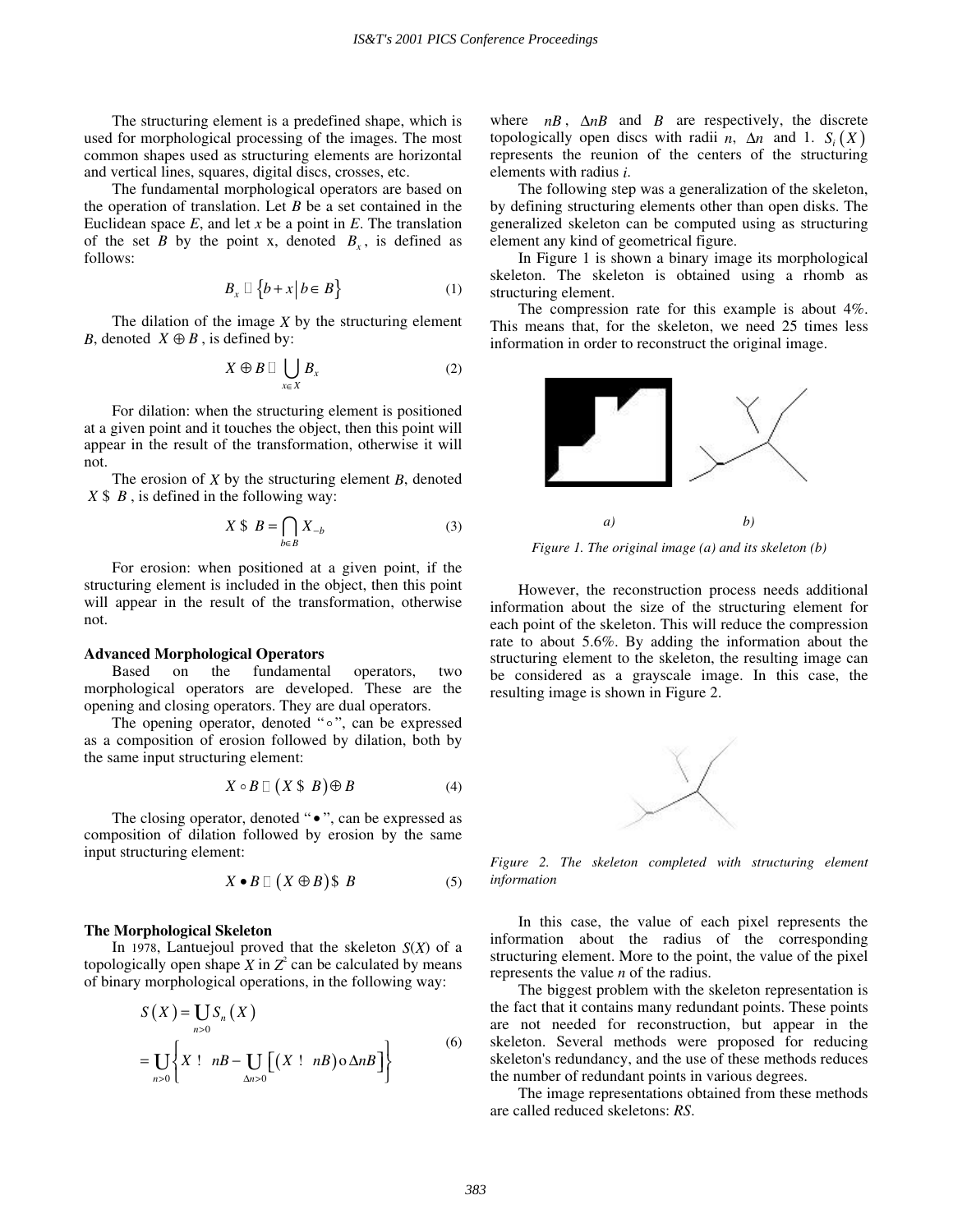#### **Reconstruction of the Image from its Skeleton Representation**

From the collection of subsets  $\left\{S_n(X)\right\}_{n>0}$  and knowing the radius *n* for each pixel, the original shape  $X$ can be perfectly reconstructed in the following way:

$$
X = \underset{n \ge 0}{\coprod} S_n(X) \oplus nB \tag{7}
$$

The Morphological Skeleton representation permits also partial reconstruction, yielding simplified versions of the original shape. This is obtained by eliminating from the skeleton the pixels with values smaller and equal to a given value *k*:

$$
X \circ kB = \bigcup_{n \ge k} S_n(X) \oplus nB \tag{8}
$$

The same results are obtained from the use of the reduced skeleton:

$$
X = \underset{n \geq 0}{\coprod} RS_n(X) \oplus nB \tag{9}
$$

# **The "Two Steps" Skeleton**

The method proposed in this paper is entirely based on the skeleton representation and it represents a generalisation of this method.

The main idea behind this method is to compute the skeleton twice. First, the skeleton of the binary image is computed using Lantuejoul's formula. The structural element used for this operation must be an open disk, a square or an elementary cross. The computation of the skeleton eliminates some of the redundant points from the original image.

Still, the skeleton has a large number of redundant points that reduce the compression rate. Because of these redundant points, the elements of the skeleton are highly connected. For example, the skeleton in Figure 1 (b) is made from ten straight lines. These lines are divided into two categories:

- The first category contains the lines that make with the horizontal angles that are multiple of 45 degrees;
- The second category contains all the other lines. If we take a closer look at these lines we notice that they are actually made of small horizontal and vertical lines (Figure 3).



*Figure 3. Details of the second category lines* 

We will eliminate the redundant points that exist in the skeleton in the same manner, by computing the skeleton of the skeleton.

$$
2SS(X) = \underset{n>0}{\text{USS}} \{S_n(S_n(X))\}
$$

$$
= \underset{n>0}{\text{US}} \left\{S(X) : nL - \underset{\Delta n>0}{\text{US}} \left[ \left( S(X) : nL \right) \circ \Delta nL \right] \right\}
$$
(10)

Since the skeleton is mainly composed of straight lines, the structuring elements used for the second skeleton computation will be:

- Horizontal line;
- Vertical line;
- 45 degree inclined line;
- 135 degree inclined line.

In equation (10), *L* represents these structural elements used for 2SS computation.

In Figure 4 is shown the 2SS of the image from Figure 1 (a). Is very easy to see that the number of points in 2SS is a lot smaller than the number of points in the skeleton.



Figure 4. The "Two Steps" Skeleton

Figure 5 shows the redundant points that have been eliminated from the skeleton. For this example, these points represent about 2/3 of the number of points of the skeleton. This means that for the "two steps" skeleton we have increased the compression rate from 5.6% to 1.9%.



*Figure 5. The difference between the skeleton and the 2SS* 

The last step of the 2SS method is to attach the information about the structuring elements to the points of the 2SS. As you have noticed, the "two steps" skeleton was computed from the skeleton without the structuring element information. However, this information must be supplied if we want to reconstruct the original image from its 2SS. This information can be added in a similar way to the morphological skeleton method, and the resulting image will be a grayscale image.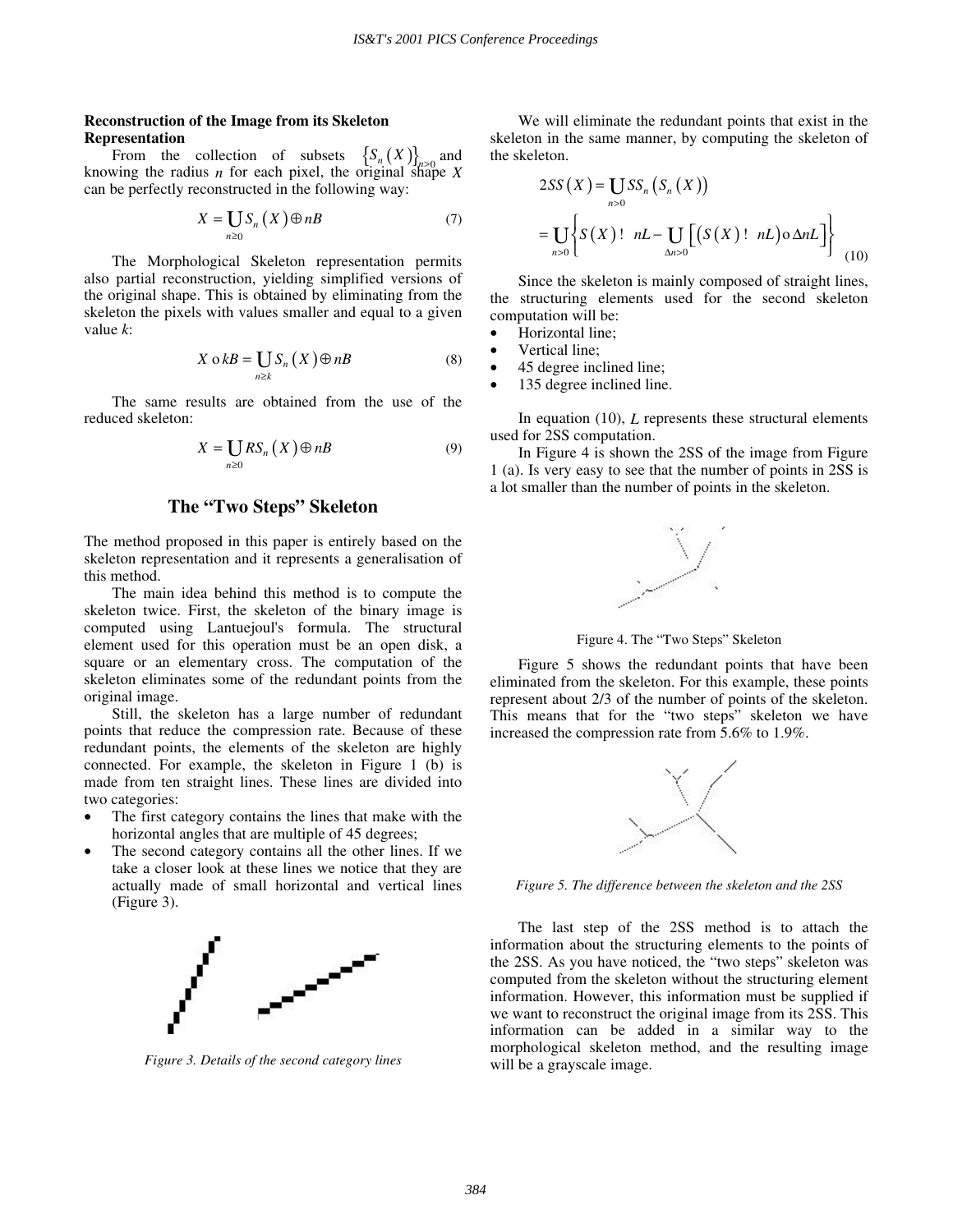# **Conclusions**



*a)* 



*Figure 6. Original image (a) and its skeleton (b)* 

The "two steps" skeleton is a new and improved method for removing the redundant points from the morphological skeleton of a binary image.

For the binary images used in our experiments we have obtained compression rates up to 1.5% (the size of the compressed image is 1.5% from the original image) with perfect reconstruction.

Because of these properties, the "two steps" skeleton is recommended for image compression in areas where image quality is essential, where a degradation of the image due to the compression process is not accepted.

In Figure 6 (b) and Figure 7 (a) is shown the morphological skeleton and the 2SS of a binary image that is closer to the images currently used in image processing (Figure 6 (a)).

Figure 7 (b) shows the redundant points that have been eliminated from the skeleton. In this case, the compression rate is about 2.2%.



*Figure 7. The 2SS (a) and the redundant points (b)* 

Given the properties of the 2SS, the next step would be the generalization of the 2SS for grayscale and color images. However, this is much more difficult, because in these cases we must work with spaces that have more than two dimensions.